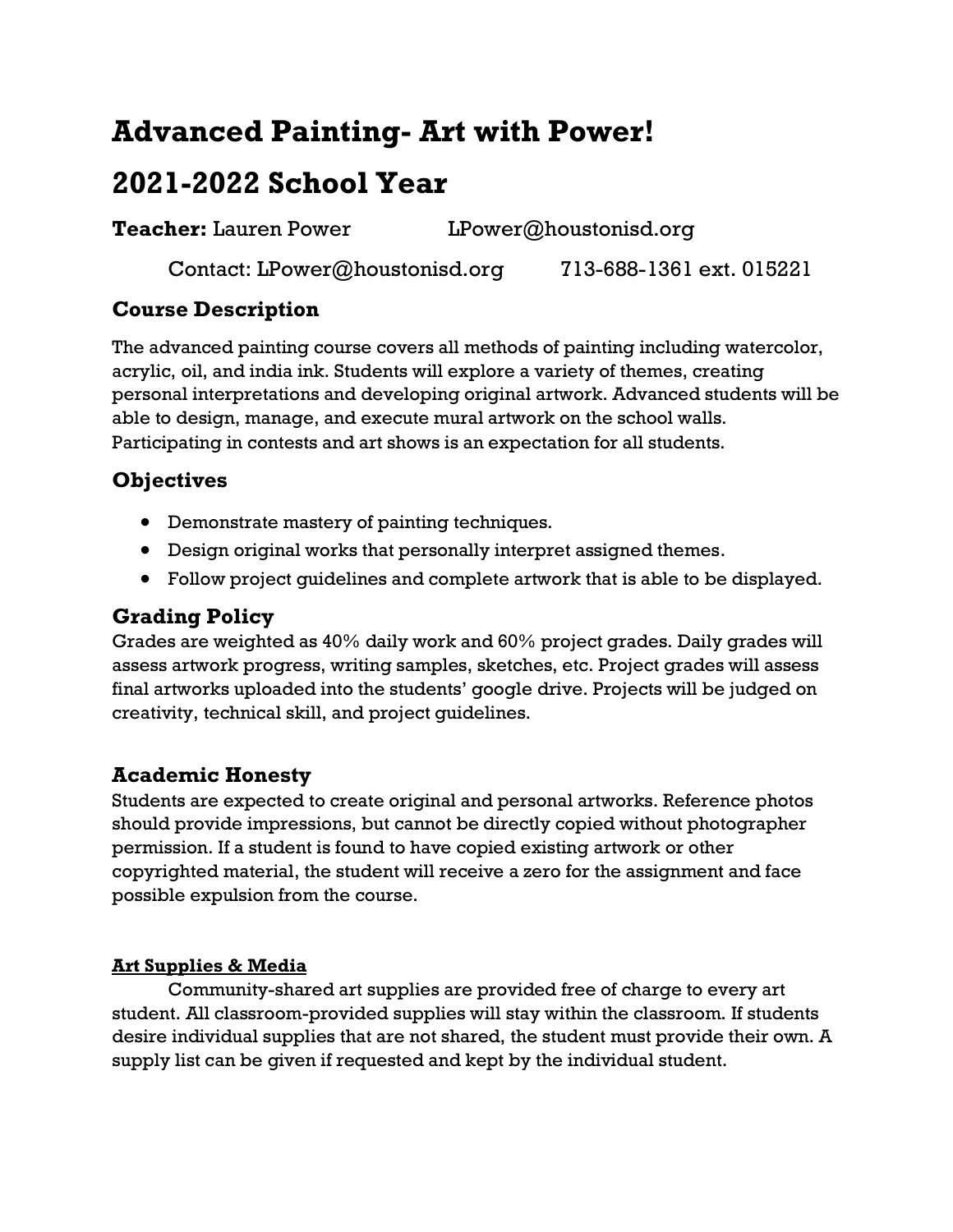## **Yearly Calendar: Painting**

Unit 1: Photography & Environmental Art Sept 8 – Oct 9, 2020

- Color wheel basics
- Photography and editing intro- angle, zoom, contrast, strong light, focal point
- Andy Goldsworthy- rearranging nature
- Pixlr/Colored Pencil drawing- Man vs Nature individual topics

Unit 2: Portraits & Value  $\qquad \qquad \text{Oct } 12-30, 2020$ 

- Drawing review-gesture, point to point, proportion
- Using pixlr to find shapes of value
- Watercolor portraits- blue, pink, yellow value fields

Unit 3: Introduction to Acrylic Nov  $2 - 20$ , 2020

- Tonal value scale
- Underpainting
- Animal Portrait (Commission?)

Unit 4: Surrealism & Expressionism Dec  $1 - 11$ , 2020

- Proper use of copyright references
- Creativity and message in art
- Heart morph project, skull/moth/flower
- Expressive Self Portrait project (Final)

Unit 5: Landscapes & Oil Jan  $4 - 29$ , 2021

- Mini sunset
- Bob Ross Paint along
- Oil paint (for students present in building)